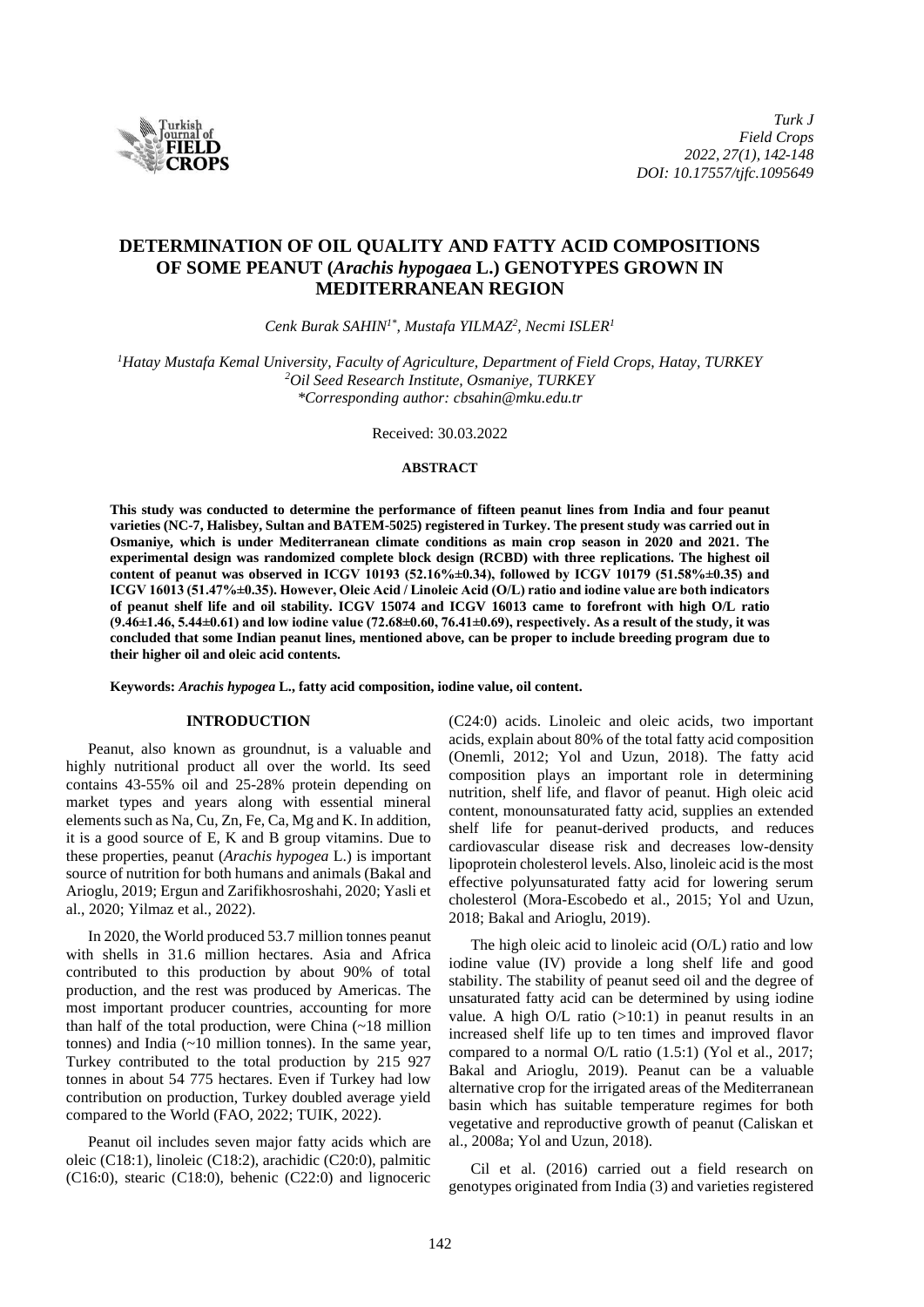in Turkey (9). It was reported that Indian genotypes came forefront by their oil content and yield, and could be used as a breeding material. Yol et al. (2017) conducted a field experiment in Western Mediterranean with 256 peanut genotypes, 186 of them Indian lines, and reported that the mean of oil content was 48.8% and unsaturated fatty acid was 78.7%. Asik et al. (2018), Bakal and Arioglu (2019), and Ergun and Zarifikhosroshahi (2020) reported that oil content and fatty acid compositions of peanut were affected by genotypes, years, seed maturity and environmental conditions such as temperature, precipitation, etc. It was found the oil content of peanut varied between 49.01- 53.78%, 43.91-49.48% and 56.62-50.30%, respectively. Besides, it was indicated that unsaturated fatty acid composition was composed of about 80% of total fatty acid compositions.

The aims of the present study, the first research to use these Indian lines, were to; *i*. determine the performance of Indian lines in comparison with the varieties registered in Turkey, and *ii*. select the proper Indian lines for the breeding program.

#### **MATERIALS AND METHODS**

#### *Materials*

Fifteen lines (ICGV 10176, 10178, 10179, 10193, 10207, 10208, 10209, 10220, 15074, 16013, 16017, 06040 and 06099) originated from India and four varieties (NC-7, Halisbey, Sultan and BATEM-5025) registered in Turkey were used as plant materials in the study. Indian lines were provided from ICRASAT (International Crops Research Institute For The Semi-Arid Tropics) and other varieties, used as control, from Osmaniye Oil Seed Research. Experiments were carried out in the experimental fields of Osmaniye Oil Seed Research (37°03ʹ41"N, 36°06ʹ79"E; 50 m) in Eastern Mediterranean of Turkey during the main growing seasons of 2020 and 2021.

The pH of the clay soil used in the study was slightly alkaline (pH  $\sim$ 8). Lime content ( $\sim$ 3%) and organic matter (~2%) of the soil were optimum. Total precipitation and average temperature during 2020 and 2021 growing period and long year were shown in Figure 1. The total precipitation was 237.3 mm in 2020 and 88.0 mm in 2021. Although long year (266.5 mm) was similar with 2020, it was different from 2021. This difference resulted from April and May, 2021. The average temperatures in the studied years and long year had no significant differences. The average temperatures were 24.8°C, 25.0°C and 24.3°C in 2018, 2019 and long year, respectively.

#### *Methods*

Experiments were conducted in a Randomized Complete Block Design (RCBD) with three replications. Each plot had 5 m long four rows with  $70 \times 15$  cm spacing. Di-ammonium phosphate (18% N, 46%  $P_2O_5$ ) fertilizer was used at the rates of  $25 \text{ kg da}^{-1}$  before sowing. Sowing was performed on April 12, 2020 in the first year and on April 29, 2021 in the second year. Hand weeding was performed with the emergence of the plants. The first irrigation was made when the plants flowered adequately and the drought was seen. The drip irrigation was done six times and for ten hours during the period from the beginning of the gynophore to the formation of pod in the studied years. Manuel harvests were performed on September 17, 2020 in the first year and on September 27, 2021 in the second year. Harvests were performed from two inner rows by taking into consideration side effects.



**Figure 1.** Climate parameters of the research field (2020, 2021 and long-year average)

Conventional soxhlet apparatus which consisted of a distillation flask, sample holder (thimble), siphon and condenser was used for extracting the seed oil, and solvent

material was diethyl ether. The percent of peanut oil content was determined using the formula below: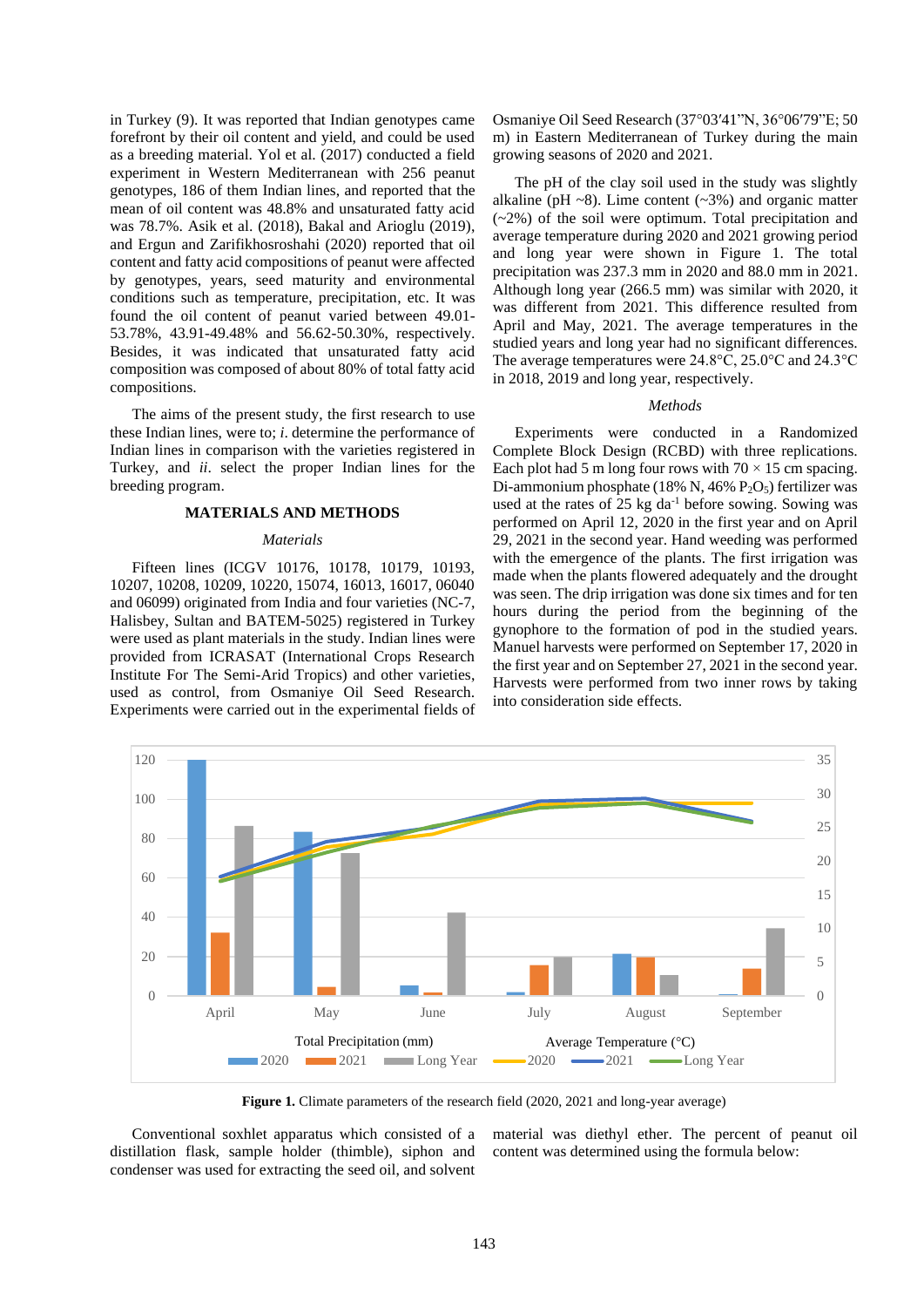$$
0il content (\%) = \frac{Weight of oil extracted (g)}{Weight of the seed sample (g)} \times 100
$$

Fatty acid compositions of peanut seeds were analyzed by Thermo Scientific ISQ Single Quadrupole TR-Fame Gas Chromatography–Mass Spectrometry (GC-MS) system. Column had these properties; 5% Phenyl Polysilphenylene-silohexane, 0.25 mm inner diameter x 60 m length, 0.25 µm film thickness. Helium (99.9%) was used as a carrier gas which had 1 mL min<sup>-1</sup> flow rate. The ionization energy was set at 70 eV and the mass range m / z 1.2-1200 amu. Scan Mode was used for data collection. The structure of each compound was identified with the Xcalibur software using mass spectra (Wiley 9).

Temperature program involved the following steps. The temperature of machine was warmed up to 120°C and waited for 1 min, increased by 10°C per minute until 175°C and waited for 10 min, increased by 5°C per minute until 210°C and waited for 5 min, and increased by 5°C per minute until 230°C and waited for 6 min. Split flow rate was 20 mL min<sup>-1</sup>.

Iodine values (Chowdhury et al., 2015) and Oleic acid/Linoleic acid ratio were calculated with the help of the following formula:

Iodine Values (IV)  $=$  [(oleic acid  $\times$  0.8601) + (% linoleic acid  $\times$  1.7321)]

Oleic Acid/Linoleic Acid (O/L) Ratio  $=\frac{\% \text{ eleic acid (18:1)}}{(\frac{1}{2})^2}$ % linoleic acid (18: 2)

#### *Statistical Analysis*

Experimental data were subjected to analysis of variance in accordance with Randomized Complete Block Design (RCBD) joined years with the aid of MSTAT-C and SPSS v22. Means were compared with the aid of Duncan's multiple range test (Steel and Torrie, 1980).

## **RESULTS AND DISCUSSION**

#### *Oil Content and Unsaturated Fatty Acid Compositions*

Peanut oil is one of the most valuable protein and oil sources with its high oil and unsaturated fatty acid contents. The high oil content is an important quality parameter even if not by itself. The oil content was affected significantly (*p* < 0.01) by genotypes according to ANOVA. However, year and genotype  $\times$  year interaction was no significant ( $p >$ 0.05) for oil content (Table 1). The oil contents obtained from genotypes in current study varied between 41.26- 52.16% (Table 2). The highest oil contents were obtained from ICGV 10193, ICGV 10179 and ICGV 16013 with the value of 52.16%, 51.58% and 51.47%, respectively. This trio, was in same statistical group, had higher oil content compared to control varieties (NC-7, Halisbey, Sultan, BATEM-5025). There were no significant differences between years, and the oil contents of years were 46.97% in 2020 and 46.78% in 2021. Cil et al. (2016) conducted a field experiment with 9 varieties registered in Turkey and 3 Indian lines (ICGV 88365, ICGV 99085 and ICGV 00391), and observed variation in oil content in different genotypes of peanut, which was mainly driven by environmental conditions. It was reported that oil contents of Indian lines were about 50.6%. Yol et al. (2017) used 186 Indian lines as plant material to identify the oil and fatty acid profile of peanut and reported the average oil content as 48.8%. Ergun and Zarifikhosroshahi (2020) found an increase in oil content with change in genotype and growing conditions such as climatic conditions, environment and growing season. These findings were supported by most of researchers like Caliskan et al. (2008b), Cil et al. (2016), Onat et al. (2017), Yol et al. (2017), Asik et al. (2018) and Ergun and Zarifikhosroshahi (2020), who conducted their study in similar regions.

| Source of            | df | Oil     | Oleic         | Linoleic      | Palmitic    | Stearic | Behenic     | Arachidic   | Lignoceric | O/L   | Iodine        |
|----------------------|----|---------|---------------|---------------|-------------|---------|-------------|-------------|------------|-------|---------------|
| Variation            |    | Content | Acid          | Acid          | Acid        | Acid    | Acid        | Acid        | Acid       | Ratio | Value         |
| Year                 |    | ns      | $\ast$ $\ast$ | $\ast$ $\ast$ | $\pm$ $\pm$ | $* *$   | $\pm$ $\pm$ | $\pm$ $\pm$ | $* *$      | $* *$ | $\ast$ $\ast$ |
| <b>Block</b>         |    | ns      | ns            | ns            | ns          | ns      | ns          | ns          | ns         | ns    | ns            |
| Genotypes            | 18 | $**$    | $* *$         | $\ast$ $\ast$ | $\pm$ $\pm$ | $* *$   | $\pm$ $\pm$ | $\pm$ $\pm$ | $* *$      | **    | $\ast$ $\ast$ |
| Y x G                | 18 | ns      | $* *$         | $\ast$ $\ast$ | $\pm$ $\pm$ | $* *$   | $\pm$ $\pm$ | $\pm$ $\pm$ | $* *$      | $* *$ | $\ast$ $\ast$ |
| $CV_{\cdot}$<br>(% ) |    | 2.65    | 4.01          | 6.54          | 5.35        | 3.97    | 4.29        | 6.55        | 19.06      | 9.86  | 3.35          |

**Table 1.** Results of the analysis of variance for characteristics studied in the study.

df: Degree of freedom; ns: Non-significant; CV: Coefficient of variation; \*\* *p* < 0.01

The peanut seed is rich in monounsaturated (oleic acid) and polyunsaturated (linoleic acid) fatty acids which were affected significantly  $(p < 0.01)$  by genotype, year and their interaction (Table 1). Oleic acid (C18:1) varied between 33.57-68.30% with an average of 46.89% whereas linoleic acid (C18:2) ranged from 8.05 to 45.46% with a mean of 30.82%. Oleic and linoleic acid ratios were found as 47.48% and 31.66% in 2020, and 46.31% and 29.97% in 2021, respectively. It was found that the unsaturated fatty acid ratios decreased due to the insufficient precipitation in 2021 compared to that in the first year of the study (2020). Hassan et al. (2005) stated that fatty acid compositions

were affected by environmental conditions such as temperature, moisture, etc. The highest and lowest oleic acid content was observed in ICGV 15074 and ICGV 10178, respectively. The genotypes, ICGV 16013 and ICGV 16017, from India had >50% oleic acid while ICGV 10217, ICGV 10218, ICGV 10220 and ICGV 10208 had >40% oleic acid. The maximum and minimum linoleic acid contents were detected in the lines ICGV 06040 (45.46%) and ICGV 15074 (8.05%), respectively. Considering all the genotypes together, the total averages of major unsaturated fatty acid compositions of peanut were about 77.71%. As can be seen in Figure 2, the genotype with the highest oleic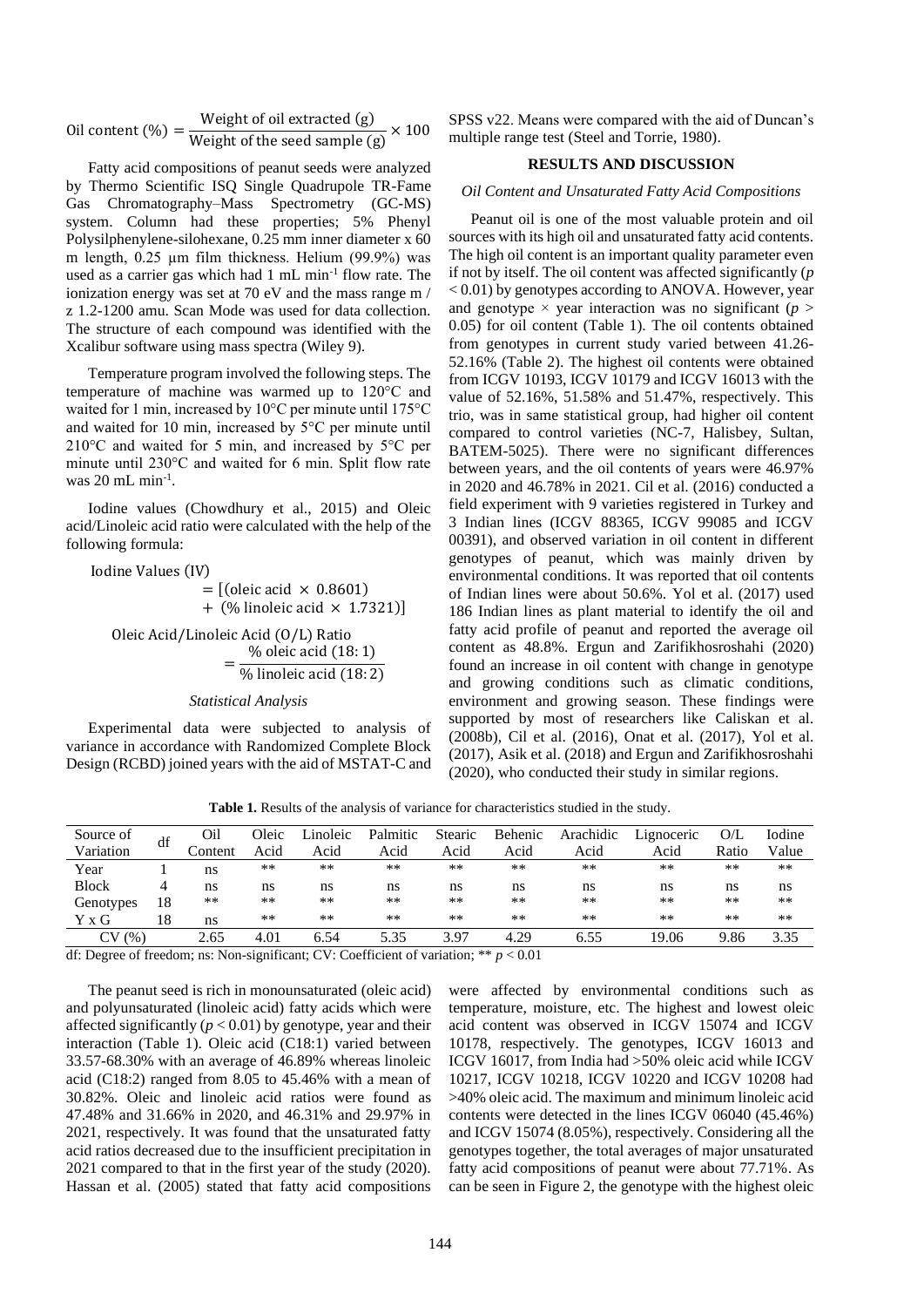acid content also had the lowest linoleic acid content. There was a negative correlation between oleic and linoleic acids. These findings were similar with those of Mora-Escobedo et al. (2015), Yol et al. (2017), Asik et al. (2018), Yol and Uzun (2018), Bakal and Arioglu (2019), Uckun et al. (2019) and Ergun and Zarifikhosroshahi (2020).

**Table 2.** Mean values of oil content, unsaturated fatty acids and oil quality parameters.

|                   | Oil Content (%)     | Oleic Acid $(C18:1)$ $(\%)$ | Linoleic Acid $(C18:2)$ $(\%)$ | O/L Ratio          | IV                   |
|-------------------|---------------------|-----------------------------|--------------------------------|--------------------|----------------------|
| <b>Varieties</b>  |                     |                             |                                |                    |                      |
| <b>ICGV 10176</b> | $49.40\pm0.47$ bc   | $34.80 \pm 0.85$ jk         | 41.30 $\pm$ 0.71 b             | $0.85 \pm 0.03$ lm | $101.47 \pm 0.74$ bc |
| <b>ICGV 10178</b> | $46.49 \pm 0.67$ e  | $33.57 \pm 0.52$ k          | $42.83 \pm 0.98$ b             | $0.79 \pm 0.02$ m  | $103.07 \pm 1.92 b$  |
| <b>ICGV 10179</b> | 51.58±0.35 a        | $35.98 \pm 1.14$ j          | $40.57 \pm 1.24$ bc            | $0.90 \pm 0.05$ km | $101.23 \pm 1.67$ bc |
| <b>ICGV 10193</b> | $52.16 \pm 0.34$ a  | $38.81 \pm 1.12$ i          | $36.56 \pm 1.82$ de            | $1.08 \pm 0.09$ il | $96.71 \pm 2.36$ d   |
| <b>ICGV 10207</b> | $43.26 \pm 0.64$ f  | $39.47 \pm 1.55$ i          | $36.16 \pm 2.83$ e             | $1.15 \pm 0.13$ ik | 96.59±3.64 d         |
| <b>ICGV 10208</b> | $43.06 \pm 0.44$ f  | $42.33 \pm 0.56$ h          | $34.92 \pm 1.62$ ef            | $1.23 \pm 0.07$ hi | $96.90 \pm 2.46$ d   |
| <b>ICGV 10209</b> | $42.71 \pm 0.45$ fg | $39.50 \pm 1.31$ i          | $35.72 \pm 1.05$ ef            | $1.11 \pm 0.06$ il | 95.84±1.85 d         |
| <b>ICGV 10217</b> | $43.33 \pm 0.43$ f  | $48.34 \pm 1.12$ f          | $31.51 \pm 0.72$ gh            | $1.54 \pm 0.07$ fg | $96.16 \pm 0.70$ d   |
| <b>ICGV 10218</b> | 41.26 $\pm$ 0.41 g  | $45.56 \pm 0.97$ g          | $33.46 \pm 0.81$ fg            | $1.37 \pm 0.05$ gi | $97.14 \pm 1.13$ d   |
| <b>ICGV 10220</b> | $43.78 \pm 0.38$ f  | $45.52 \pm 0.96$ g          | $31.79 \pm 1.56$ gh            | $1.45 \pm 0.06$ gh | 94.21 $\pm$ 3.29 de  |
| <b>ICGV 15074</b> | $46.68 \pm 0.45$ e  | $68.30 \pm 1.57$ a          | $8.05 \pm 1.07$ m              | $9.46 \pm 1.46$ a  | 72.68 $\pm$ 0.60 j   |
| <b>ICGV 16013</b> | 51.47±0.35 a        | $63.94 \pm 1.83$ b          | $12.36 \pm 1.101$              | $5.44 \pm 0.61$ b  | $76.41 \pm 0.69$ i   |
| <b>ICGV 16017</b> | $41.51 \pm 0.37$ g  | $59.32 \pm 1.20$ c          | $18.75 \pm 0.85 \text{ k}$     | $3.19 \pm 0.13$ c  | $83.49 \pm 2.21$ h   |
| <b>ICGV 06040</b> | $47.58 \pm 0.62$ de | $34.59 \pm 0.73$ jk         | $45.46 \pm 0.62$ a             | $0.76 \pm 0.02$ m  | $108.48 \pm 0.94$ a  |
| <b>ICGV 06099</b> | $48.96 \pm 1.09$ cd | 35.66 $\pm$ 0.73 jk         | 38.74±1.97 cd                  | $0.94 \pm 0.06$ km | $97.78 \pm 3.28$ cd  |
| $NC-7$            | $49.37 \pm 0.39$ bc | $59.84 \pm 1.19$ c          | $21.60 \pm 0.67$ j             | $2.79 \pm 0.14$ d  | $88.89 \pm 1.04$ fg  |
| Halisbey          | $47.73 \pm 0.61$ de | $51.12 \pm 1.01$ e          | $29.89 \pm 1.06$ h             | $1.73 \pm 0.08$ f  | $95.73 \pm 1.56$ d   |
| Sultan            | $49.55 \pm 0.47$ bc | 53.93 $\pm$ 0.79 d          | $25.90 \pm 0.53$ i             | $2.09 \pm 0.04$ e  | $91.24 \pm 1.28$ ef  |
| <b>BATEM-5025</b> | 50.75 $\pm$ 0.24 ab | $60.40 \pm 0.58$ c          | 19.92 $\pm$ 0.32 jk            | $3.04 \pm 0.05$ c  | $86.44 \pm 0.82$ gh  |
| Years             |                     |                             |                                |                    |                      |
| 2020              | $46.97 \pm 0.47$    | $47.48 \pm 1.59$ A          | $31.66 \pm 1.52$ A             | $2.35 \pm 0.37$ A  | $95.67 \pm 1.33$ A   |
| 2021              | $46.78 \pm 0.53$    | $46.31 \pm 1.38$ B          | $29.97 \pm 1.29$ B             | $1.95 \pm 0.19$ B  | $91.74 \pm 1.20 B$   |
| Mean              | $46.87 \pm 0.35$    | $46.89 \pm 1.05$            | $30.82 \pm 0.99$               | $2.15 \pm 0.21$    | $93.71 \pm 0.91$     |

SEM: Standard Error of the Mean. Letters show different groups in each column.

#### *Oil Quality Parameters*

The ANOVA results of the genotypes showed a significant  $(p < 0.01)$  effect on oleic acid to linoleic acid (O/L) ratio and Iodine Value (IV) for all independent variables (Table 1). The low IV and high O/L ratio provide a long shelf life and good stability for peanut. Besides, high oleic acid content of peanut oil is valuable nutrient for augmented thermos-oxidative stability and human health (Ergun and Zarifikhosroshahi, 2020). The varieties of peanut have long shelf life when O/L ratio is equal or above 10, whereas most of varieties have normal O/L ratio as 1.5. The O/L ratios varied between 0.76-9.46 with the average of 2.15. As can be seen in Table 2, the maximum and minimum O/L ratios were observed in ICGV 15074 and ICGV 06040, respectively. Two lines among all genotypes, ICGV 16013 and ICGV 16017, had higher O/L values than 3 which were 5.44 and 3.19, respectively. Similarly, IV was affected significantly  $(p < 0.01)$  by genotypes, years and genotype  $\times$  year interaction. IV of peanut genotypes ranged from 72.68 to 108.48 with an average of 93.71. The highest and lowest IV was detected in ICGV 06040 and ICGV 15074, respectively. Most of Indian lines' iodine values varied between 90-100. The desirable Iodine Values was observed in genotypes ICGV 15074 (72.68), ICGV 16013 (76.41) and ICGV 16017 (83.49). These three peanut lines came to forefront with their O/L ratio and IV. It has been reported that O/L ratio of peanut genotypes depends on the genetic structure of genotype and environmental factors (Chowdhury et al., 2015; Mora-Escobedo et al., 2015; Gulluoglu et al., 2016; Yol et al., 2017; Ergun and

Zarifikhosroshahi, 2020; Yilmaz, 2022). These findings were similar with the results of these researchers.



**Figure 2.** Relationship between linoleic and oleic acid.

#### *Saturated Fatty Acid Compositions*

Saturated fatty acids were affected significantly (*p* < 0.01) by genotype, year and their interaction (Table 1). Peanut oil is comprised of five major saturated fatty acids which are palmitic (C16:0), stearic (C18:0), behenic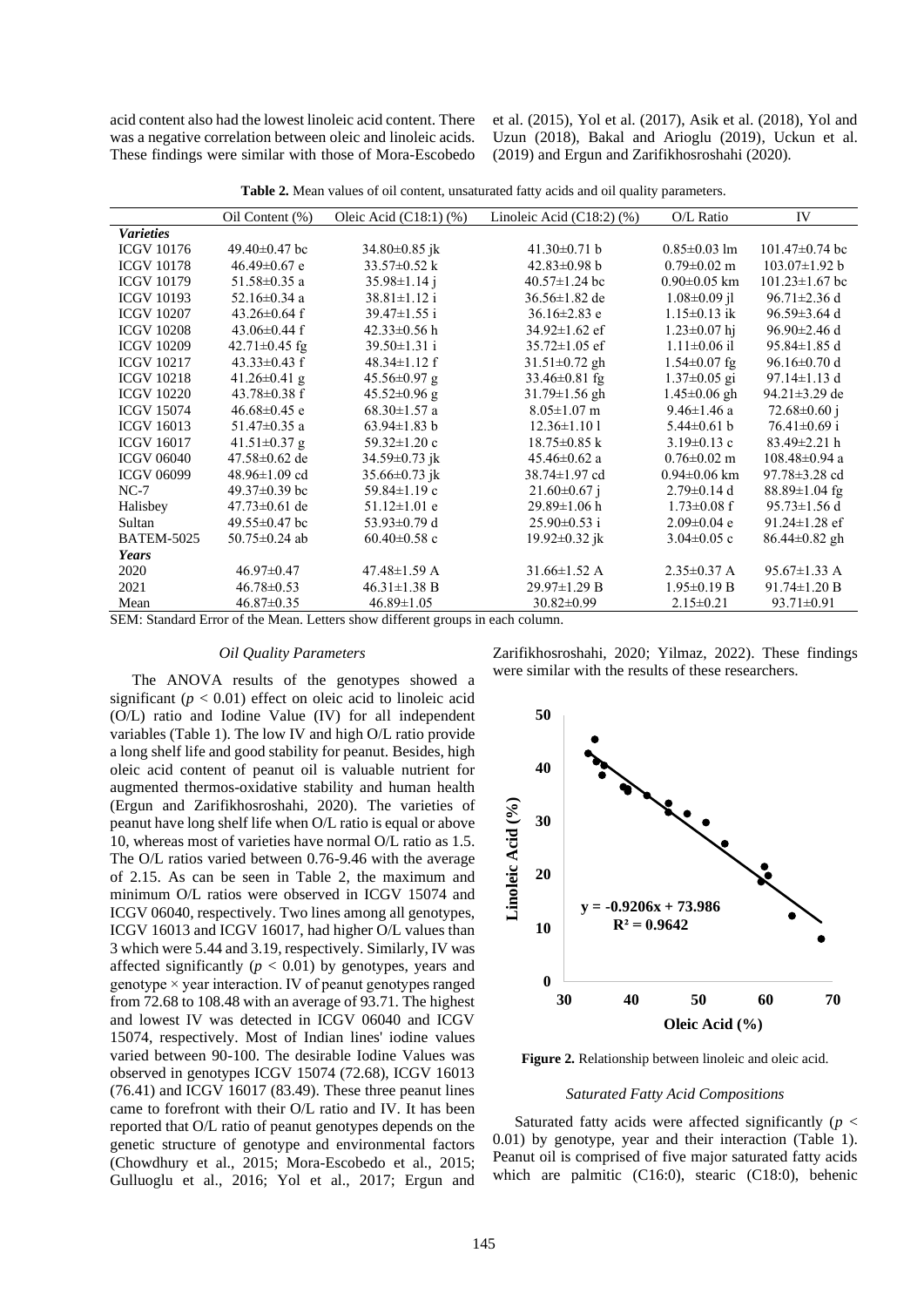(C22:0), arachidic (C20:0) and lignoceric (C24:0) acids (Table 3). Palmitic acid is more important among saturated acids due to its amount. The highest and lowest palmitic acid ranged from 9.73 to 12.59% with the mean of 11.22%. Only two within all the studied genotypes were below 10% and they were BATEM-5025 (9.73%) and NC-7 (9.98%), respectively. The lowest palmitic acid content was observed in ICGV 15074 (10.16%) among Indian lines. Stearic acid contents of peanut oil varied between 1.45- 2.58% with an average of 2.02%. The maximum and minimum values were detected in ICGV 10208 and ICGV 06040, respectively. As regards to behenic acid, the values ranged from 1.60 to 4.05% and the mean was 2.84%. The lowest behenic acid was observed in control variety Sultan whereas ICGV 06040 had the minimum value of behenic acid (1.96%) among Indian lines. The highest and lowest arachidic acids were observed in ICGV 10207 with 2.30% and Halisbey with 1.24%, respectively. The average of arachidic value was 1.82%. Similar with results of stearic and behenic acids, ICGV 06040 had the lowest arachidic acid content with 1.30% within Indian lines. ICGV 10193 and NC-7 had the maximum and minimum lignoceric acid contents with 2.05 and 0.57%, respectively. The mean of the lignoceric acid was 1.09%. The lowest content was observed in ICGV 10217 with 0.61% among Indian lines. It was observed that saturated fatty acid ratios in 2021 were higher than those in the first year of the study (2020) due to the lower precipitation (Hassan et al., 2005). Saturated fatty acids are used in production of soaps, agricultural chemical

and fatty alcohols. However, peanut oil is not adequate for commercial application compared to palm oil (Yol et al., 2017). These findings were in agreement with the results of Hassan et al. (2005), Hassan and Ahmad (2012), Mora-Escobedo et al. (2015), Yol and Uzun (2018), Uckun et al. (2019) and Ergun and Zarifikhosroshahi (2020). Isleib et al. (2008) and Onemli (2012) reported that fatty acid compositions are related to the plant growth habit. In the present study, fatty acid compositions of peanut genotypes were oleic acid (~47%), linoleic acid (~31%), palmitic acid  $(-11\%)$ , behenic acid  $(-3\%)$ , stearic acid  $(-2\%)$ , arachidic acid  $(-2\%)$ , and lignoceric acid  $(-1\%)$  according to the mean of 2-year results (Figure 3).



**Figure 3.** Fatty acid composition of peanut seed oil according to 2-year obtained data.

| <b>Table 3.</b> Means of saturated fatty acid composition of varieties. |  |
|-------------------------------------------------------------------------|--|
|                                                                         |  |

|                   | Palmitic Acid       | Stearic Acid       | Behenic Acid       | Arachidic Acid      | Lignoceric Acid    |
|-------------------|---------------------|--------------------|--------------------|---------------------|--------------------|
|                   | $(C16:0)$ (%)       | $(C18:0)$ $(\%)$   | $(C22:0)$ $(\%)$   | $(C20:0)$ $(\%)$    | $(C24:0)$ $(\%)$   |
| <b>Varieties</b>  |                     |                    |                    |                     |                    |
| <b>ICGV 10176</b> | $12.01 \pm 0.44$ ab | $1.55 \pm 0.04$ h  | $3.03 \pm 0.09$ f  | $1.92 \pm 0.09$ bd  | $1.07 \pm 0.05$ eg |
| <b>ICGV 10178</b> | $12.10\pm0.40$ ab   | $1.50\pm0.04$ h    | $2.92 \pm 0.05$ fg | $1.87 \pm 0.14$ cd  | $1.37 \pm 0.01$ cd |
| <b>ICGV 10179</b> | $11.91 \pm 0.44$ ac | $1.78 \pm 0.16$ g  | $3.72 \pm 0.04$ bc | $1.88 \pm 0.11$ cd  | $1.58 \pm 0.12$ bc |
| <b>ICGV 10193</b> | $11.65\pm0.49$ bd   | $2.07 \pm 0.30$ e  | $3.63 \pm 0.23$ cd | $1.77 \pm 0.12$ df  | $2.05 \pm 0.42$ a  |
| <b>ICGV 10207</b> | $12.29 \pm 0.71$ ab | $2.26\pm0.14$ d    | $3.56 \pm 0.20$ d  | $2.30 \pm 0.20$ a   | $0.98 \pm 0.10$ fg |
| <b>ICGV 10208</b> | $12.22 \pm 0.22$ ab | $2.58 \pm 0.24$ a  | $2.55 \pm 0.43$ j  | $1.83 \pm 0.25$ cde | $1.27 \pm 0.36$ de |
| <b>ICGV 10209</b> | $11.20 \pm 0.43$ ce | $2.29 \pm 0.21$ cd | $3.79 \pm 0.24$ b  | $2.25 \pm 0.15$ a   | $1.58 \pm 0.28$ bc |
| <b>ICGV 10217</b> | $10.97 \pm 0.22$ df | $1.80\pm0.03$ fg   | $2.18 \pm 0.37$ k  | $1.32 \pm 0.19$ g   | $0.61 \pm 0.14$ h  |
| <b>ICGV 10218</b> | $10.91 \pm 0.13$ dg | $1.85 \pm 0.04$ fg | $2.85 \pm 0.23$ gh | $1.72 \pm 0.11$ ef  | $1.22 \pm 0.24$ ef |
| <b>ICGV 10220</b> | $10.37 \pm 0.64$ fi | $1.89 \pm 0.06$ f  | $3.19 \pm 0.21$ e  | $1.97 \pm 0.12$ bc  | $1.09 \pm 0.09$ ef |
| <b>ICGV 15074</b> | $10.16 \pm 0.40$ gi | $1.75 \pm 0.07$ g  | $4.05 \pm 0.22$ a  | $2.30\pm0.13$ a     | $1.66 \pm 0.10 b$  |
| <b>ICGV 16013</b> | $10.50 \pm 0.94$ ei | $2.37\pm0.06$ c    | $3.53 \pm 0.08$ d  | $2.21 \pm 0.03$ a   | $1.02 \pm 0.05$ eg |
| <b>ICGV 16017</b> | $10.68 \pm 0.60$ eh | $2.37 \pm 0.27$ c  | $2.74 \pm 0.51$ hi | $1.65 \pm 0.25$ f   | $1.01 \pm 0.19$ eg |
| <b>ICGV 06040</b> | $12.36 \pm 0.98$ ab | $1.45 \pm 0.04$ h  | $1.96 \pm 0.381$   | $1.30\pm0.24$ g     | $0.66 \pm 0.11$ h  |
| <b>ICGV 06099</b> | $12.59 \pm 0.43$ a  | $2.46 \pm 0.23$ b  | $2.69 \pm 0.16$ i  | $1.96 \pm 0.11$ bc  | $0.80 \pm 0.07$ gh |
| $NC-7$            | $9.98\pm0.42$ hi    | $2.08\pm0.08$ e    | $2.01 \pm 0.161$   | $1.64 \pm 0.11$ f   | $0.57 \pm 0.05$ h  |
| Halisbey          | $10.48 \pm 0.17$ ei | $1.81 \pm 0.02$ fg | $1.70\pm0.16$ m    | $1.24 \pm 0.14$ g   | $0.71 \pm 0.03$ h  |
| Sultan            | $11.19 \pm 0.21$ ce | $2.04 \pm 0.04$ e  | $1.60 \pm 0.04$ m  | $1.39 \pm 0.04$ g   | $0.69 \pm 0.09$ h  |
| <b>BATEM-5025</b> | $9.73 \pm 0.13$ i   | $2.45\pm0.02$ ab   | $2.20 \pm 0.07$ k  | $2.04\pm0.04$ b     | $0.98 \pm 0.05$ fg |
| Years             |                     |                    |                    |                     |                    |
| 2020              | $10.49 \pm 0.16$ B  | $1.80 \pm 0.4 B$   | $2.63 \pm 0.09$ B  | $1.66 \pm 0.04$ B   | $0.91 \pm 0.04$ B  |
| 2021              | $11.96 \pm 0.17$ A  | $2.23 \pm 0.07$ A  | $3.05 \pm 0.14$ A  | $1.97 \pm 0.08$ A   | $1.29 \pm 0.09$ A  |
| Mean              | $11.22 \pm 0.13$    | $2.02\pm0.04$      | $2.84\pm0.09$      | $1.82 \pm 0.04$     | $1.10\pm0.05$      |

SEM: Standard Error of the Mean. Letters show different groups in each column.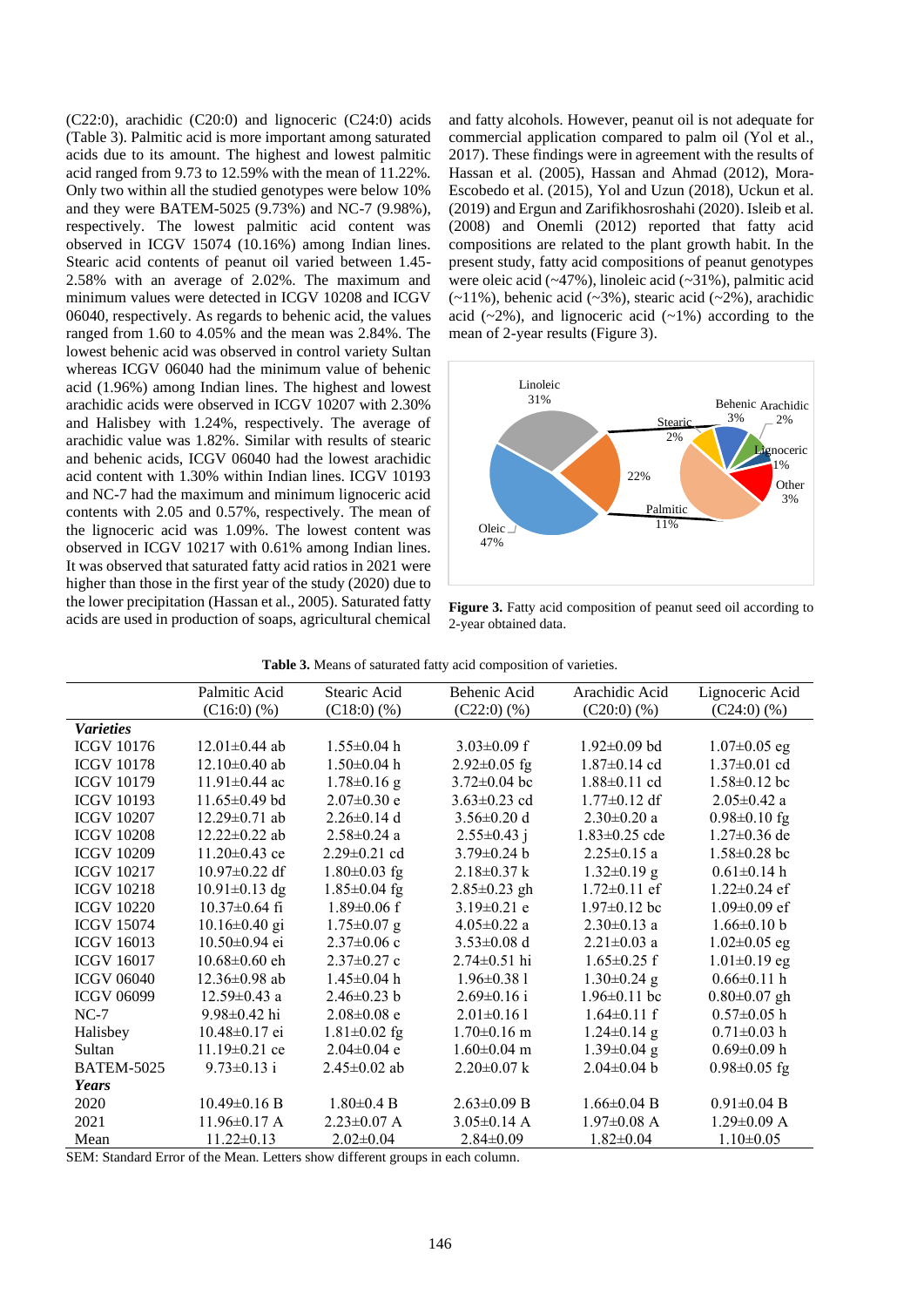#### *Correlation*

The Pearson correlation matrix is provided in Table 4. A significant negative correlation  $(r = -0.951)$  was observed between oleic and linoleic acids, as expected. This relationship was also reported by Yol et al. (2017) and Bakal and Arioglu (2019). Behenic acid had a strong positive correlation with arachidic acid (*r* = 0.835) and lignoceric acid  $(r = 0.737)$  whereas oleic acid and palmitic acid had a negative correlation  $(r = -0.558)$ . There was a significant and positive correlation between lignoceric and arachidic acid  $(r = 0.547)$  even not as strong as the other relationships. Yol et al. (2017) also observed that palmitic acid had positive correlation with low values with all saturated fatty acids.

**Table 4.** Correlation coefficients among the fatty acid compositions based on average of two years.

|                 | Oleic Acid | Linoleic Acid | Palmitic Acid | Stearic Acid | Behenic Acid | Arachidic Acid |
|-----------------|------------|---------------|---------------|--------------|--------------|----------------|
| Oleic Acid      |            |               |               |              |              |                |
| Linoleic Acid   | -.951      |               |               |              |              |                |
| Palmitic Acid   | $-.558$    | .421          |               |              |              |                |
| Stearic Acid    | .217       | $-.360$       | .191          |              |              |                |
| Behenic Acid    | $-.109$    | $-.101$       | .173          | .330         |              |                |
| Arachidic Acid  | .028       | $-.225$       | .156          | .531         | .835         |                |
| Lignoceric Acid | $-.136$    | $-.030$       | .191          | .349         | .737         | .547           |
|                 |            |               |               |              |              |                |

 $p < 0.05$  in bold.

## **CONCLUSION**

O/L ratio and IV are both indicators of peanut shelf life and oil stability. High O/L ratio and low IV provide extensive shelf life, better stability and high quality of oil. ICGV 15074 and ICGV 16013 came to forefront with high O/L ratio (9.46 $\pm$ 1.46, 5.44 $\pm$ 0.61) and low IV (72.68 $\pm$ 0.60, 76.41±0.69), respectively. Besides, ICGV 10193 had higher oil content (52.16%±0.34) compared to ICGV 15074 (46.68% $\pm$ 0.45). In addition to these peanut lines, ICGV 10179 (51.58%±0.35) and ICGV 16013 (51.47%±0.35) may be recommended for peanut breeding program due to their high oil content.

#### **ACKNOWLEDGMENT**

The authors would like to thank ICRASAT and Osmaniye Oil Seed Research for supplying genotypes, and Dr. Musa TURKMEN for helping with GC-MS analysis. This research was supported financially by Hatay Mustafa Kemal University Scientific Research Projects with the project number 20.M.003.

#### **LITERATURE CITED**

- Asik, F.F., R. Yildiz and H.H. Arioglu. 2018. The determination of new peanut varieties for Osmaniye Region and their important agronomic and quality characteristics. KSU J Agric Nat. 21(6) 825-836. doi: 10.18016/ksutarimdoga.vi.452842 (in Turkish).
- Bakal, H. and H.H. Arioglu. 2019. The determination of fatty acids composition and oil quality factors of some peanut varieties having different market types at different harvesting times in main and double crop growing seasons in Mediterranean Region. Turk J Field Crops. 24(2): 221-229. doi: 10.17557/tjfc.655078
- Caliskan, S., M.E. Caliskan and M. Arslan. 2008a. Genotypic Differences for Reproductive Growth, Yield, and Yield Components in Groundnut (*Arachis hypogaea* L.). Turk J Agric For. 32: 415-424.
- Caliskan, S., M.E. Caliskan, M. Arslan and H. Arioglu. 2008b. Effects of sowing date and growth duration on growth and yield of groundnut in a Mediterranean-type environment in Turkey. Field Crops Research 105: 131-140. doi:10.1016/j.fcr.2007.08.007
- Chowdhury, F.N., D. Hossain, M. Hosen and S. Rahman. 2015. Comparative Study on Chemical Composition of Five Varieties of Groundnut (A*rachis hypogaea*). World J Agri Sci. 11(5): 247-254. doi: 10.5829/idosi.wjas.2015.11.5.1864
- Cil, A.N., A. Cil, M.R. Akkaya and V. Sahin. 2016. Investigation of some agricultural properties of some peanut (*Arachis hypogea* L.) genotypes in Cukurova irrigated conditions. Journal of Central Research Institute for Field Crops 25 (Special Issue-2): 18-23. doi: 10.21566/tarbitderg.281607 (in Turkish).
- Ergun, Z. and M. Zarifikhosroshahi. 2020. A comparative analysis of oil content and fatty acid in different varieties of *Arachis hypogaea* L. from Turkey. Int J Agric For Life Sci. 4(1): 42- 47.
- FAO. 2022. Food and agriculture data, [http://www.fao.org/faostat/en/#data/QC,](http://www.fao.org/faostat/en/#data/QC) (Accessed February 1, 2022)
- Gulluoglu, L., H. Bakal, B. Onat, A. El Sabagh and H.H. Arioglu. 2016. Characterization of peanut (*Arachis hypogaea* L.) seed oil and fatty acids composition under different growing season under Mediterranean environment. Journal of Experimental Biology and Agriculture Sciences 4(5S): 465-571.
- Hassan, F., A. Manaf and M. Ejaz. 2005. Determinants of Oil and Fatty Acid Accumulation in Peanut. International Journal of Agriculture and Biology 7(6): 895-899.
- Isleib, T.G., B.L. Tillman, H.E. Pattee, T.H. Sanders, K.W. Hendrix and L.O. Dean. 2008. Genotype-by-Environment Interactions for Seed Composition Traits of Breeding Lines in The Uniform Peanut Performance Test. Peanut Science 35(2): 130-138. doi: 10.3146/PS08-001.1
- Mora-Escobedo, R., P. Hernandez-Luna, I.C. Joaquin-Torres, A. Ortiz-Moreno and M.C. Robles-Ramirez. 2015. Physicochemical properties and fatty acid profile of eight peanut varieties grown in Mexico. Cyta-J Food. 13(2):300- 304.
- Onat, B., H. Bakal, L. Gulluoglu and H.H. Arioglu. 2017. The effects of row spacing and plant density on yield and yield components of peanut grown as a double crop in Mediterranean environment in Turkey. Turk J Field Crops. 22(1): 71-80. doi: 10.17557/TJFC.303885
- Onemli, F. 2012. Impact of climate change on oil fatty acid composition of peanut (A*rachis hypogaea* l.) in three market classes. Chil J Agr Res. 72(4): 483-488.
- Steel, R.G.D. and J.H. Torrie. 1980. Principles and Procedures of Statistics: A Biometrical Approach. 2. ed. New York: